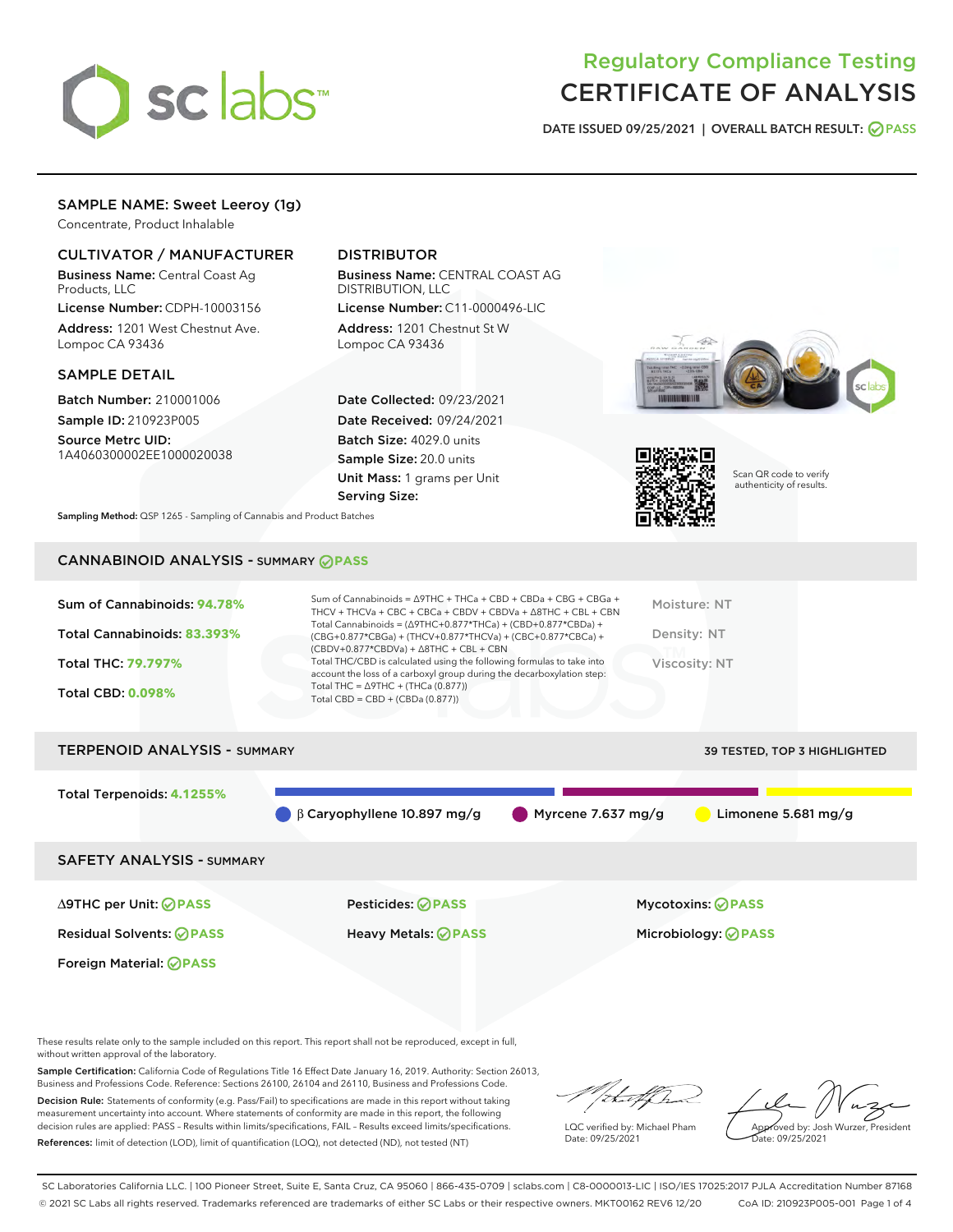



SWEET LEEROY (1G) | DATE ISSUED 09/25/2021 | OVERALL BATCH RESULT: @ PASS

#### CANNABINOID TEST RESULTS - 09/25/2021 2 PASS

Tested by high-performance liquid chromatography with diode-array detection (HPLC-DAD). **Method:** QSP 1157 - Analysis of Cannabinoids by HPLC-DAD

#### TOTAL CANNABINOIDS: **83.393%** Total Cannabinoids (Total THC) + (Total CBD) +

(Total CBG) + (Total THCV) + (Total CBC) + (Total CBDV) + ∆8THC + CBL + CBN

TOTAL THC: **79.797%** Total THC (∆9THC+0.877\*THCa)

TOTAL CBD: **0.098%**

Total CBD (CBD+0.877\*CBDa)

TOTAL CBG: 2.39% Total CBG (CBG+0.877\*CBGa)

TOTAL THCV: 0.684% Total THCV (THCV+0.877\*THCVa)

TOTAL CBC: 0.424% Total CBC (CBC+0.877\*CBCa)

TOTAL CBDV: ND Total CBDV (CBDV+0.877\*CBDVa)

| <b>COMPOUND</b> | LOD/LOQ<br>(mg/g)          | <b>MEASUREMENT</b><br><b>UNCERTAINTY</b><br>(mg/g) | <b>RESULT</b><br>(mg/g) | <b>RESULT</b><br>(%) |
|-----------------|----------------------------|----------------------------------------------------|-------------------------|----------------------|
| <b>THCa</b>     | 0.05/0.14                  | ±22.787                                            | 886.64                  | 88.664               |
| <b>CBGa</b>     | 0.1/0.2                    | ±1.33                                              | 25.5                    | 2.55                 |
| <b>A9THC</b>    | 0.06/0.26                  | ±0.701                                             | 20.39                   | 2.039                |
| <b>THCVa</b>    | 0.07/0.20                  | ±0.372                                             | 7.80                    | 0.780                |
| <b>CBCa</b>     | 0.07 / 0.28                | ±0.236                                             | 4.83                    | 0.483                |
| <b>CBG</b>      | 0.06/0.19                  | ±0.060                                             | 1.52                    | 0.152                |
| <b>CBDa</b>     | 0.02/0.19                  | ±0.033                                             | 1.12                    | 0.112                |
| A8THC           | 0.1/0.4                    | N/A                                                | <b>ND</b>               | <b>ND</b>            |
| <b>THCV</b>     | 0.1/0.2                    | N/A                                                | <b>ND</b>               | <b>ND</b>            |
| <b>CBD</b>      | 0.07/0.29                  | N/A                                                | <b>ND</b>               | <b>ND</b>            |
| <b>CBDV</b>     | 0.04 / 0.15                | N/A                                                | <b>ND</b>               | <b>ND</b>            |
| <b>CBDVa</b>    | 0.03/0.53                  | N/A                                                | <b>ND</b>               | <b>ND</b>            |
| <b>CBL</b>      | 0.06 / 0.24                | N/A                                                | <b>ND</b>               | <b>ND</b>            |
| <b>CBN</b>      | 0.1/0.3                    | N/A                                                | <b>ND</b>               | <b>ND</b>            |
| <b>CBC</b>      | 0.2 / 0.5                  | N/A                                                | <b>ND</b>               | <b>ND</b>            |
|                 | <b>SUM OF CANNABINOIDS</b> |                                                    | 947.80 mg/g             | 94.78%               |

#### **UNIT MASS: 1 grams per Unit**

| ∆9THC per Unit                        | 1120 per-package limit     | 20.39 mg/unit<br><b>PASS</b> |
|---------------------------------------|----------------------------|------------------------------|
| <b>Total THC per Unit</b>             |                            | 797.97 mg/unit               |
| <b>CBD per Unit</b>                   |                            | <b>ND</b>                    |
| <b>Total CBD per Unit</b>             |                            | $0.98$ mg/unit               |
| Sum of Cannabinoids<br>per Unit       |                            | 947.80 mg/unit               |
| <b>Total Cannabinoids</b><br>per Unit |                            | 833.93 mg/unit               |
| <b>MOISTURE TEST RESULT</b>           | <b>DENSITY TEST RESULT</b> | <b>VISCOSITY TEST RESULT</b> |

Not Tested

Not Tested

Not Tested

TERPENOID TEST RESULTS - 09/25/2021

Terpene analysis utilizing gas chromatography-flame ionization detection (GC-FID). **Method:** QSP 1192 - Analysis of Terpenoids by GC-FID

| <b>COMPOUND</b>         | LOD/LOQ<br>(mg/g) | <b>MEASUREMENT</b><br><b>UNCERTAINTY</b><br>(mg/g) | <b>RESULT</b><br>(mg/g)                         | <b>RESULT</b><br>$(\%)$ |
|-------------------------|-------------------|----------------------------------------------------|-------------------------------------------------|-------------------------|
| β Caryophyllene         | 0.004 / 0.012     | ±0.3879                                            | 10.897                                          | 1.0897                  |
| <b>Myrcene</b>          | 0.008 / 0.025     | ±0.0985                                            | 7.637                                           | 0.7637                  |
| Limonene                | 0.005 / 0.016     | ±0.0812                                            | 5.681                                           | 0.5681                  |
| $\alpha$ Humulene       | 0.009/0.029       | ±0.1117                                            | 3.479                                           | 0.3479                  |
| Linalool                | 0.009 / 0.032     | ±0.1001                                            | 2.634                                           | 0.2634                  |
| $\alpha$ Bisabolol      | 0.008 / 0.026     | ±0.1272                                            | 2.382                                           | 0.2382                  |
| Guaiol                  | 0.009 / 0.030     | ±0.0910                                            | 1.928                                           | 0.1928                  |
| Nerolidol               | 0.009 / 0.028     | ±0.0565                                            | 0.898                                           | 0.0898                  |
| Terpineol               | 0.016 / 0.055     | ±0.0537                                            | 0.875                                           | 0.0875                  |
| $\beta$ Pinene          | 0.004 / 0.014     | ±0.0092                                            | 0.797                                           | 0.0797                  |
| Fenchol                 | 0.010 / 0.034     | ±0.0302                                            | 0.781                                           | 0.0781                  |
| Ocimene                 | 0.011 / 0.038     | ±0.0197                                            | 0.613                                           | 0.0613                  |
| $\alpha$ Pinene         | 0.005 / 0.017     | ±0.0049                                            | 0.571                                           | 0.0571                  |
| Terpinolene             | 0.008 / 0.026     | ±0.0115                                            | 0.562                                           | 0.0562                  |
| trans-β-Farnesene       | 0.008 / 0.025     | ±0.0150                                            | 0.423                                           | 0.0423                  |
| Caryophyllene<br>Oxide  | 0.010 / 0.033     | ±0.0155                                            | 0.336                                           | 0.0336                  |
| <b>Borneol</b>          | 0.005 / 0.016     | ±0.0098                                            | 0.233                                           | 0.0233                  |
| Valencene               | 0.009 / 0.030     | ±0.0106                                            | 0.154                                           | 0.0154                  |
| Citronellol             | 0.003 / 0.010     | ±0.0057                                            | 0.116                                           | 0.0116                  |
| Camphene                | 0.005 / 0.015     | ±0.0011                                            | 0.092                                           | 0.0092                  |
| Fenchone                | 0.009 / 0.028     | ±0.0022                                            | 0.074                                           | 0.0074                  |
| Geraniol                | 0.002 / 0.007     | ±0.0021                                            | 0.048                                           | 0.0048                  |
| Sabinene Hydrate        | 0.006 / 0.022     | ±0.0010                                            | 0.027                                           | 0.0027                  |
| Nerol                   | 0.003 / 0.011     | ±0.0008                                            | 0.017                                           | 0.0017                  |
| Sabinene                | 0.004 / 0.014     | N/A                                                | <loq< th=""><th><loq< th=""></loq<></th></loq<> | <loq< th=""></loq<>     |
| $\alpha$ Phellandrene   | 0.006 / 0.020     | N/A                                                | <loq< th=""><th><loq< th=""></loq<></th></loq<> | <loq< th=""></loq<>     |
| 3 Carene                | 0.005 / 0.018     | N/A                                                | <loq< th=""><th><loq< th=""></loq<></th></loq<> | <loq< th=""></loq<>     |
| $\alpha$ Terpinene      | 0.005 / 0.017     | N/A                                                | <loq< th=""><th><loq< th=""></loq<></th></loq<> | <loq< th=""></loq<>     |
| Eucalyptol              | 0.006 / 0.018     | N/A                                                | <loq< th=""><th><loq< th=""></loq<></th></loq<> | <loq< th=""></loq<>     |
| $\gamma$ Terpinene      | 0.006 / 0.018     | N/A                                                | <loq< th=""><th><loq< th=""></loq<></th></loq<> | <loq< th=""></loq<>     |
| p-Cymene                | 0.005 / 0.016     | N/A                                                | ND                                              | ND                      |
| (-)-Isopulegol          | 0.005 / 0.016     | N/A                                                | ND                                              | ND                      |
| Camphor                 | 0.006 / 0.019     | N/A                                                | ND                                              | ND                      |
| Isoborneol              | 0.004 / 0.012     | N/A                                                | ND                                              | ND                      |
| Menthol                 | 0.008 / 0.025     | N/A                                                | ND                                              | ND                      |
| R-(+)-Pulegone          | 0.003 / 0.011     | N/A                                                | ND                                              | ND                      |
| <b>Geranyl Acetate</b>  | 0.004 / 0.014     | N/A                                                | ND                                              | ND                      |
| $\alpha$ Cedrene        | 0.005 / 0.016     | N/A                                                | ND                                              | ND                      |
| Cedrol                  | 0.008 / 0.027     | N/A                                                | ND                                              | ND                      |
| <b>TOTAL TERPENOIDS</b> |                   |                                                    | 41.255 mg/g                                     | 4.1255%                 |

SC Laboratories California LLC. | 100 Pioneer Street, Suite E, Santa Cruz, CA 95060 | 866-435-0709 | sclabs.com | C8-0000013-LIC | ISO/IES 17025:2017 PJLA Accreditation Number 87168 © 2021 SC Labs all rights reserved. Trademarks referenced are trademarks of either SC Labs or their respective owners. MKT00162 REV6 12/20 CoA ID: 210923P005-001 Page 2 of 4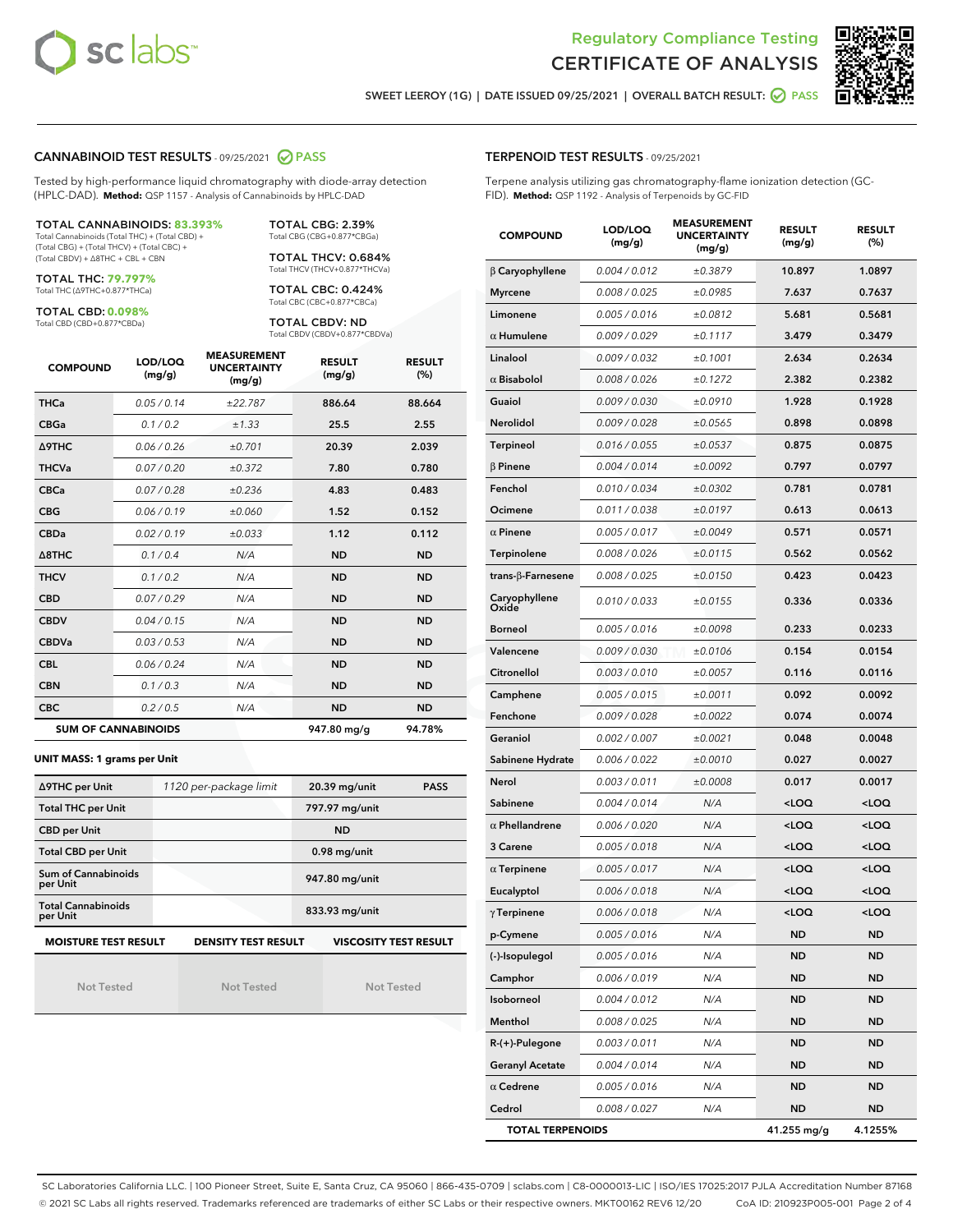



SWEET LEEROY (1G) | DATE ISSUED 09/25/2021 | OVERALL BATCH RESULT:  $\bigcirc$  PASS

# CATEGORY 1 PESTICIDE TEST RESULTS - 09/25/2021 2 PASS

Pesticide and plant growth regulator analysis utilizing high-performance liquid chromatography-mass spectrometry (HPLC-MS) or gas chromatography-mass spectrometry (GC-MS). \*GC-MS utilized where indicated. **Method:** QSP 1212 - Analysis of Pesticides and Mycotoxins by LC-MS or QSP 1213 - Analysis of Pesticides by GC-MS

| <b>COMPOUND</b>             | LOD/LOQ<br>$(\mu g/g)$ | <b>ACTION</b><br><b>LIMIT</b><br>$(\mu g/g)$ | <b>MEASUREMENT</b><br><b>UNCERTAINTY</b><br>$(\mu g/g)$ | <b>RESULT</b><br>$(\mu g/g)$ | <b>RESULT</b> |
|-----------------------------|------------------------|----------------------------------------------|---------------------------------------------------------|------------------------------|---------------|
| Aldicarb                    | 0.03/0.08              | $>$ LOD                                      | N/A                                                     | <b>ND</b>                    | <b>PASS</b>   |
| Carbofuran                  | 0.02 / 0.05            | $\ge$ LOD                                    | N/A                                                     | <b>ND</b>                    | <b>PASS</b>   |
| Chlordane*                  | 0.03/0.08              | $>$ LOD                                      | N/A                                                     | <b>ND</b>                    | <b>PASS</b>   |
| Chlorfenapyr*               | 0.03 / 0.10            | $\ge$ LOD                                    | N/A                                                     | <b>ND</b>                    | <b>PASS</b>   |
| Chlorpyrifos                | 0.02 / 0.06            | $\ge$ LOD                                    | N/A                                                     | <b>ND</b>                    | <b>PASS</b>   |
| Coumaphos                   | 0.02 / 0.07            | $\ge$ LOD                                    | N/A                                                     | <b>ND</b>                    | <b>PASS</b>   |
| Daminozide                  | 0.02 / 0.07            | $\ge$ LOD                                    | N/A                                                     | <b>ND</b>                    | <b>PASS</b>   |
| <b>DDVP</b><br>(Dichlorvos) | 0.03/0.09              | $\ge$ LOD                                    | N/A                                                     | <b>ND</b>                    | <b>PASS</b>   |
| <b>Dimethoate</b>           | 0.03/0.08              | $\ge$ LOD                                    | N/A                                                     | <b>ND</b>                    | <b>PASS</b>   |
| Ethoprop(hos)               | 0.03/0.10              | $\ge$ LOD                                    | N/A                                                     | <b>ND</b>                    | <b>PASS</b>   |
| Etofenprox                  | 0.02 / 0.06            | $\ge$ LOD                                    | N/A                                                     | <b>ND</b>                    | <b>PASS</b>   |
| Fenoxycarb                  | 0.03 / 0.08            | $\ge$ LOD                                    | N/A                                                     | <b>ND</b>                    | <b>PASS</b>   |
| Fipronil                    | 0.03/0.08              | $>$ LOD                                      | N/A                                                     | <b>ND</b>                    | <b>PASS</b>   |
| Imazalil                    | 0.02 / 0.06            | $\ge$ LOD                                    | N/A                                                     | <b>ND</b>                    | <b>PASS</b>   |
| Methiocarb                  | 0.02 / 0.07            | $\ge$ LOD                                    | N/A                                                     | <b>ND</b>                    | <b>PASS</b>   |
| Methyl<br>parathion         | 0.03/0.10              | $\ge$ LOD                                    | N/A                                                     | <b>ND</b>                    | <b>PASS</b>   |
| <b>Mevinphos</b>            | 0.03/0.09              | $\ge$ LOD                                    | N/A                                                     | <b>ND</b>                    | <b>PASS</b>   |
| Paclobutrazol               | 0.02 / 0.05            | $>$ LOD                                      | N/A                                                     | <b>ND</b>                    | <b>PASS</b>   |
| Propoxur                    | 0.03/0.09              | $\ge$ LOD                                    | N/A                                                     | <b>ND</b>                    | <b>PASS</b>   |
| Spiroxamine                 | 0.03 / 0.08            | $\ge$ LOD                                    | N/A                                                     | <b>ND</b>                    | <b>PASS</b>   |
| Thiacloprid                 | 0.03/0.10              | $\ge$ LOD                                    | N/A                                                     | <b>ND</b>                    | <b>PASS</b>   |
|                             |                        |                                              |                                                         |                              |               |

#### CATEGORY 2 PESTICIDE TEST RESULTS - 09/25/2021 @ PASS

| <b>COMPOUND</b>          | LOD/LOQ<br>$(\mu g/g)$ | <b>ACTION</b><br><b>LIMIT</b><br>$(\mu g/g)$ | <b>MEASUREMENT</b><br><b>UNCERTAINTY</b><br>$(\mu g/g)$ | <b>RESULT</b><br>$(\mu g/g)$ | <b>RESULT</b> |
|--------------------------|------------------------|----------------------------------------------|---------------------------------------------------------|------------------------------|---------------|
| Abamectin                | 0.03/0.10              | 0.1                                          | N/A                                                     | <b>ND</b>                    | <b>PASS</b>   |
| Acephate                 | 0.02/0.07              | 0.1                                          | N/A                                                     | <b>ND</b>                    | <b>PASS</b>   |
| Acequinocyl              | 0.02/0.07              | 0.1                                          | N/A                                                     | <b>ND</b>                    | <b>PASS</b>   |
| Acetamiprid              | 0.02/0.05              | 0.1                                          | N/A                                                     | <b>ND</b>                    | <b>PASS</b>   |
| Azoxystrobin             | 0.02/0.07              | 0.1                                          | N/A                                                     | <b>ND</b>                    | <b>PASS</b>   |
| <b>Bifenazate</b>        | 0.01/0.04              | 0.1                                          | N/A                                                     | <b>ND</b>                    | <b>PASS</b>   |
| <b>Bifenthrin</b>        | 0.02/0.05              | 3                                            | N/A                                                     | <b>ND</b>                    | <b>PASS</b>   |
| <b>Boscalid</b>          | 0.03/0.09              | 0.1                                          | N/A                                                     | <b>ND</b>                    | <b>PASS</b>   |
| Captan                   | 0.19/0.57              | 0.7                                          | N/A                                                     | <b>ND</b>                    | <b>PASS</b>   |
| Carbaryl                 | 0.02/0.06              | 0.5                                          | N/A                                                     | <b>ND</b>                    | <b>PASS</b>   |
| Chlorantranilip-<br>role | 0.04/0.12              | 10                                           | N/A                                                     | <b>ND</b>                    | <b>PASS</b>   |
| Clofentezine             | 0.03/0.09              | 0.1                                          | N/A                                                     | <b>ND</b>                    | <b>PASS</b>   |

# CATEGORY 2 PESTICIDE TEST RESULTS - 09/25/2021 continued

| <b>COMPOUND</b>               | LOD/LOQ<br>$(\mu g/g)$ | <b>ACTION</b><br>LIMIT<br>$(\mu g/g)$ | <b>MEASUREMENT</b><br><b>UNCERTAINTY</b><br>(µg/g) | <b>RESULT</b><br>(µg/g) | <b>RESULT</b> |
|-------------------------------|------------------------|---------------------------------------|----------------------------------------------------|-------------------------|---------------|
| Cyfluthrin                    | 0.12 / 0.38            | 2                                     | N/A                                                | <b>ND</b>               | <b>PASS</b>   |
| Cypermethrin                  | 0.11 / 0.32            | $\mathbf{1}$                          | N/A                                                | <b>ND</b>               | <b>PASS</b>   |
| <b>Diazinon</b>               | 0.02 / 0.05            | 0.1                                   | N/A                                                | <b>ND</b>               | <b>PASS</b>   |
| Dimethomorph                  | 0.03 / 0.09            | 2                                     | N/A                                                | <b>ND</b>               | <b>PASS</b>   |
| Etoxazole                     | 0.02 / 0.06            | 0.1                                   | N/A                                                | <b>ND</b>               | PASS          |
| Fenhexamid                    | 0.03 / 0.09            | 0.1                                   | N/A                                                | <b>ND</b>               | <b>PASS</b>   |
| Fenpyroximate                 | 0.02 / 0.06            | 0.1                                   | N/A                                                | <b>ND</b>               | <b>PASS</b>   |
| Flonicamid                    | 0.03 / 0.10            | 0.1                                   | N/A                                                | <b>ND</b>               | <b>PASS</b>   |
| Fludioxonil                   | 0.03 / 0.10            | 0.1                                   | N/A                                                | <b>ND</b>               | <b>PASS</b>   |
| Hexythiazox                   | 0.02 / 0.07            | 0.1                                   | N/A                                                | <b>ND</b>               | <b>PASS</b>   |
| Imidacloprid                  | 0.04 / 0.11            | 5                                     | N/A                                                | <b>ND</b>               | <b>PASS</b>   |
| Kresoxim-methyl               | 0.02 / 0.07            | 0.1                                   | N/A                                                | <b>ND</b>               | <b>PASS</b>   |
| Malathion                     | 0.03 / 0.09            | 0.5                                   | N/A                                                | <b>ND</b>               | <b>PASS</b>   |
| Metalaxyl                     | 0.02 / 0.07            | $\overline{2}$                        | N/A                                                | <b>ND</b>               | <b>PASS</b>   |
| Methomyl                      | 0.03 / 0.10            | 1                                     | N/A                                                | <b>ND</b>               | <b>PASS</b>   |
| Myclobutanil                  | 0.03 / 0.09            | 0.1                                   | N/A                                                | <b>ND</b>               | <b>PASS</b>   |
| Naled                         | 0.02 / 0.07            | 0.1                                   | N/A                                                | <b>ND</b>               | <b>PASS</b>   |
| Oxamyl                        | 0.04/0.11              | 0.5                                   | N/A                                                | <b>ND</b>               | <b>PASS</b>   |
| Pentachloronitro-<br>benzene* | 0.03 / 0.09            | 0.1                                   | N/A                                                | <b>ND</b>               | PASS          |
| Permethrin                    | 0.04 / 0.12            | 0.5                                   | N/A                                                | <b>ND</b>               | <b>PASS</b>   |
| Phosmet                       | 0.03/0.10              | 0.1                                   | N/A                                                | <b>ND</b>               | <b>PASS</b>   |
| Piperonylbu-<br>toxide        | 0.02 / 0.07            | 3                                     | N/A                                                | <b>ND</b>               | <b>PASS</b>   |
| Prallethrin                   | 0.03 / 0.08            | 0.1                                   | N/A                                                | <b>ND</b>               | <b>PASS</b>   |
| Propiconazole                 | 0.02 / 0.07            | 0.1                                   | N/A                                                | ND                      | PASS          |
| Pyrethrins                    | 0.04 / 0.12            | 0.5                                   | N/A                                                | <b>ND</b>               | <b>PASS</b>   |
| Pyridaben                     | 0.02 / 0.07            | 0.1                                   | N/A                                                | ND                      | PASS          |
| Spinetoram                    | 0.02 / 0.07            | 0.1                                   | N/A                                                | <b>ND</b>               | PASS          |
| Spinosad                      | 0.02 / 0.07            | 0.1                                   | N/A                                                | <b>ND</b>               | <b>PASS</b>   |
| Spiromesifen                  | 0.02 / 0.05            | 0.1                                   | N/A                                                | ND                      | PASS          |
| Spirotetramat                 | 0.02 / 0.06            | 0.1                                   | N/A                                                | ND                      | PASS          |
| Tebuconazole                  | 0.02 / 0.07            | 0.1                                   | N/A                                                | <b>ND</b>               | <b>PASS</b>   |
| Thiamethoxam                  | 0.03 / 0.10            | 5                                     | N/A                                                | <b>ND</b>               | <b>PASS</b>   |
| Trifloxystrobin               | 0.03 / 0.08            | 0.1                                   | N/A                                                | <b>ND</b>               | <b>PASS</b>   |

SC Laboratories California LLC. | 100 Pioneer Street, Suite E, Santa Cruz, CA 95060 | 866-435-0709 | sclabs.com | C8-0000013-LIC | ISO/IES 17025:2017 PJLA Accreditation Number 87168 © 2021 SC Labs all rights reserved. Trademarks referenced are trademarks of either SC Labs or their respective owners. MKT00162 REV6 12/20 CoA ID: 210923P005-001 Page 3 of 4